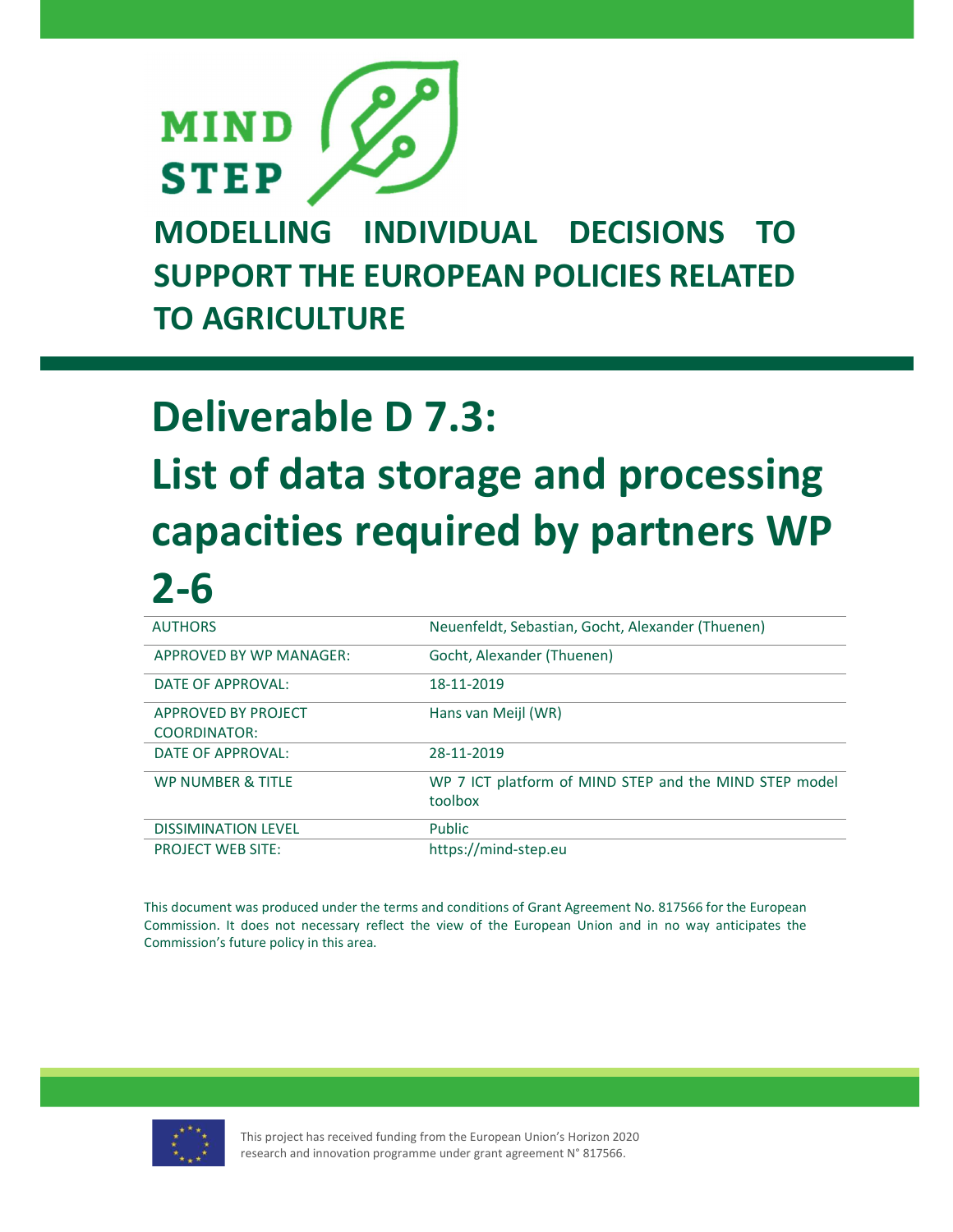





This project has received funding from the European Union's Horizon 2020 research 1 and innovation programme under grant agreement N° 773901.

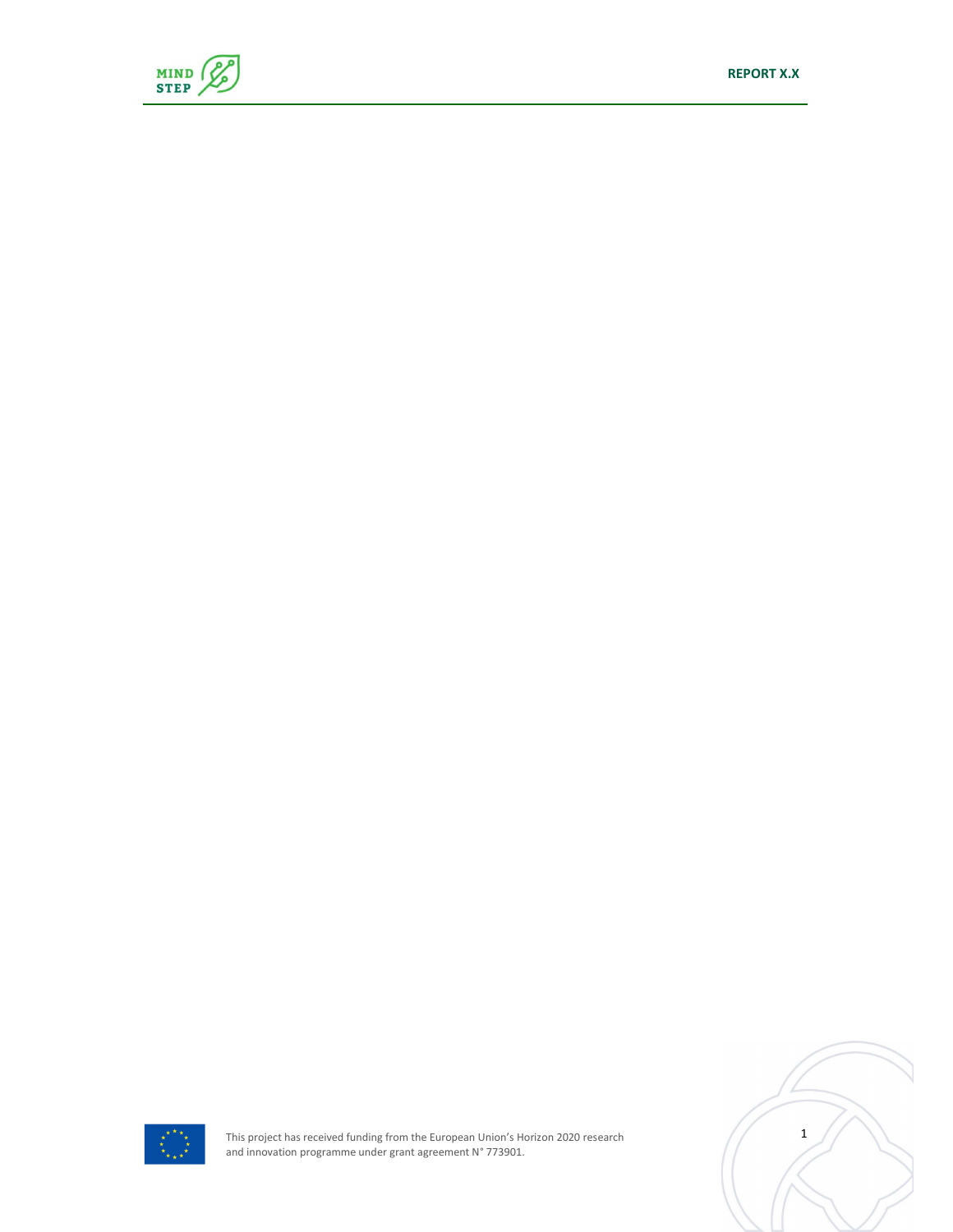

#### TABLE OF CONTENTS

| 2. LIST OF DATA STORAGE AND PROCESSING CAPACITIES  4 |  |
|------------------------------------------------------|--|
|                                                      |  |
|                                                      |  |
|                                                      |  |
|                                                      |  |





This project has received funding from the European Union's Horizon 2020 research and innovation programme under grant agreement N° 817566.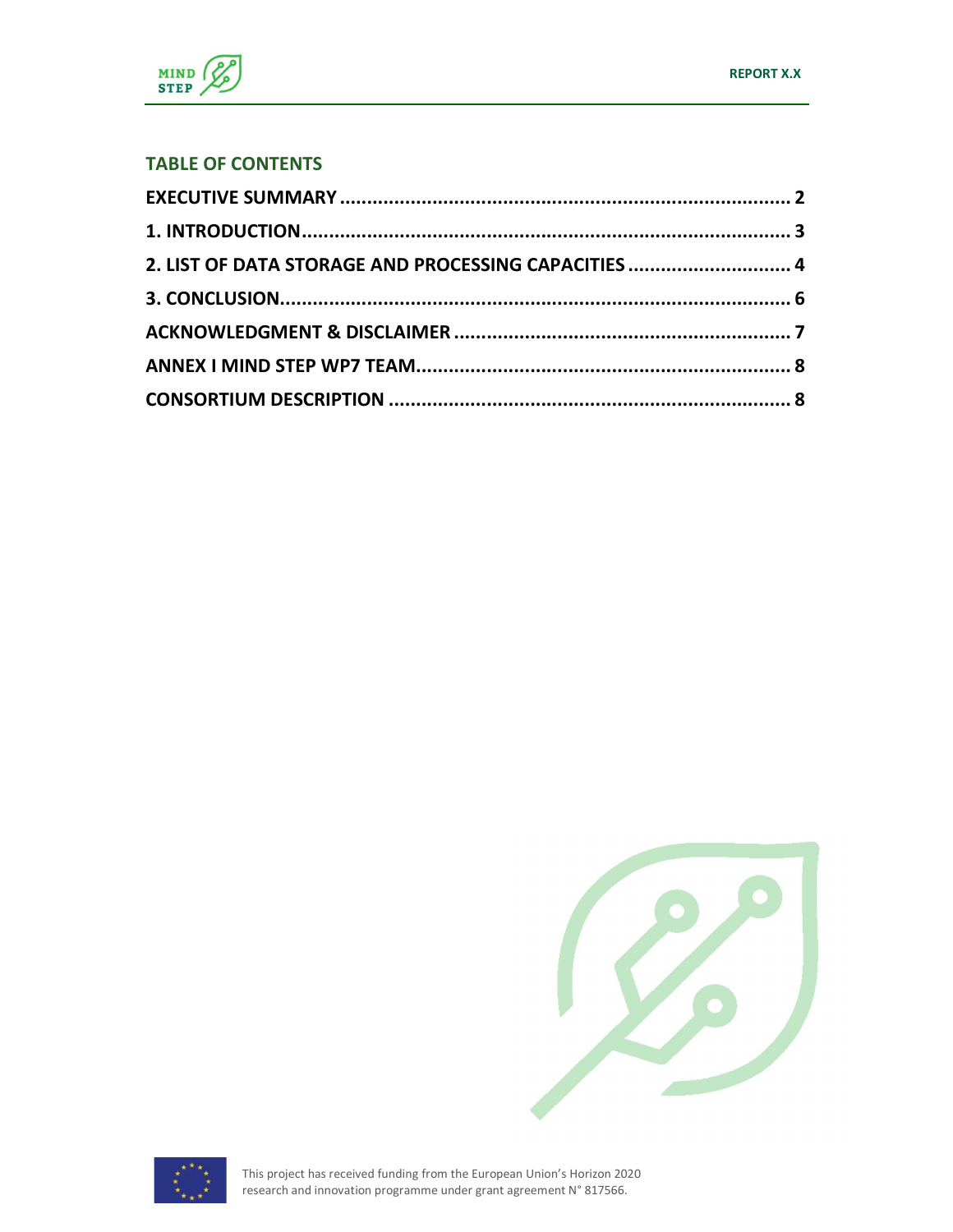



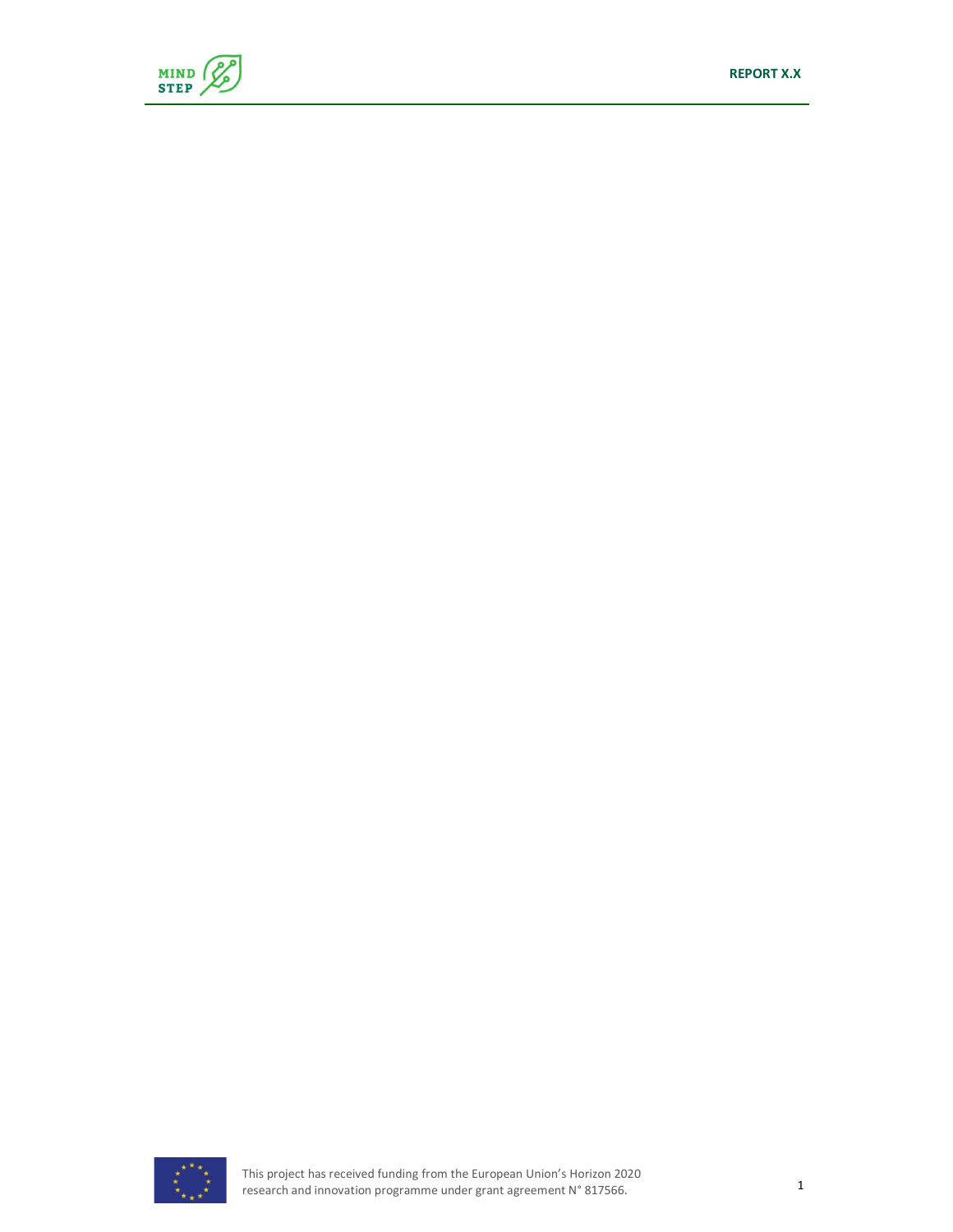

## EXECUTIVE SUMMARY

This report summarises the results of a questioner sent to the partners of the mind step consortia to report on the storage and processing requirements for the project. We ask the partner to report the requirement for each economic model and/or for each data processing foreseen in the project. The result is listed in the table. In addition, partner should indicate if they need additional resources provided by WP7. This is not the case as the partners and institutes can provide all required resources by them self.

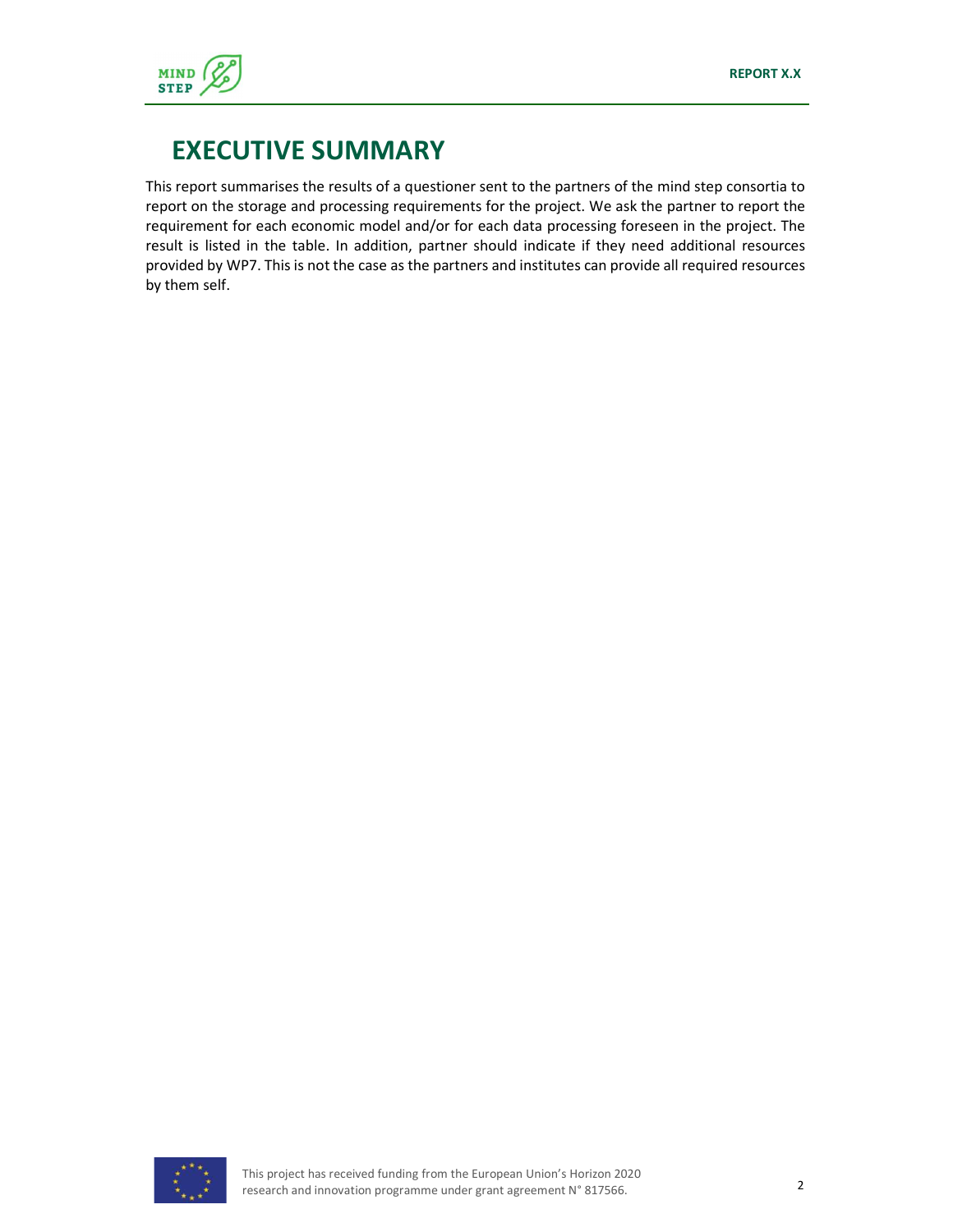

## 1. INTRODUCTION

In this deliverable we list the data storage and processing capacities required by MIND STEP partners for their models. Therefore, we prepared an Excel file in which the partners had to fill in their requirements of data storage and processing capacities. As this information is closely linked to WP2 "Data requirements for indicators on European policies related to agriculture and data management" with D2.1 "Summary of required data from WP 3/4/5", we decided to build an Excel file which lists both information. For D2.1 the partners are asked to list their data sources they require for their models to properly run. Naturally those requirements are also important for their data storage and processing capacities needs. To put both information into one table gives additionally a good overview for all partners and interested persons. In this deliverable we only present the data requirements for the partners and their models, leaving the data sources for WP2.

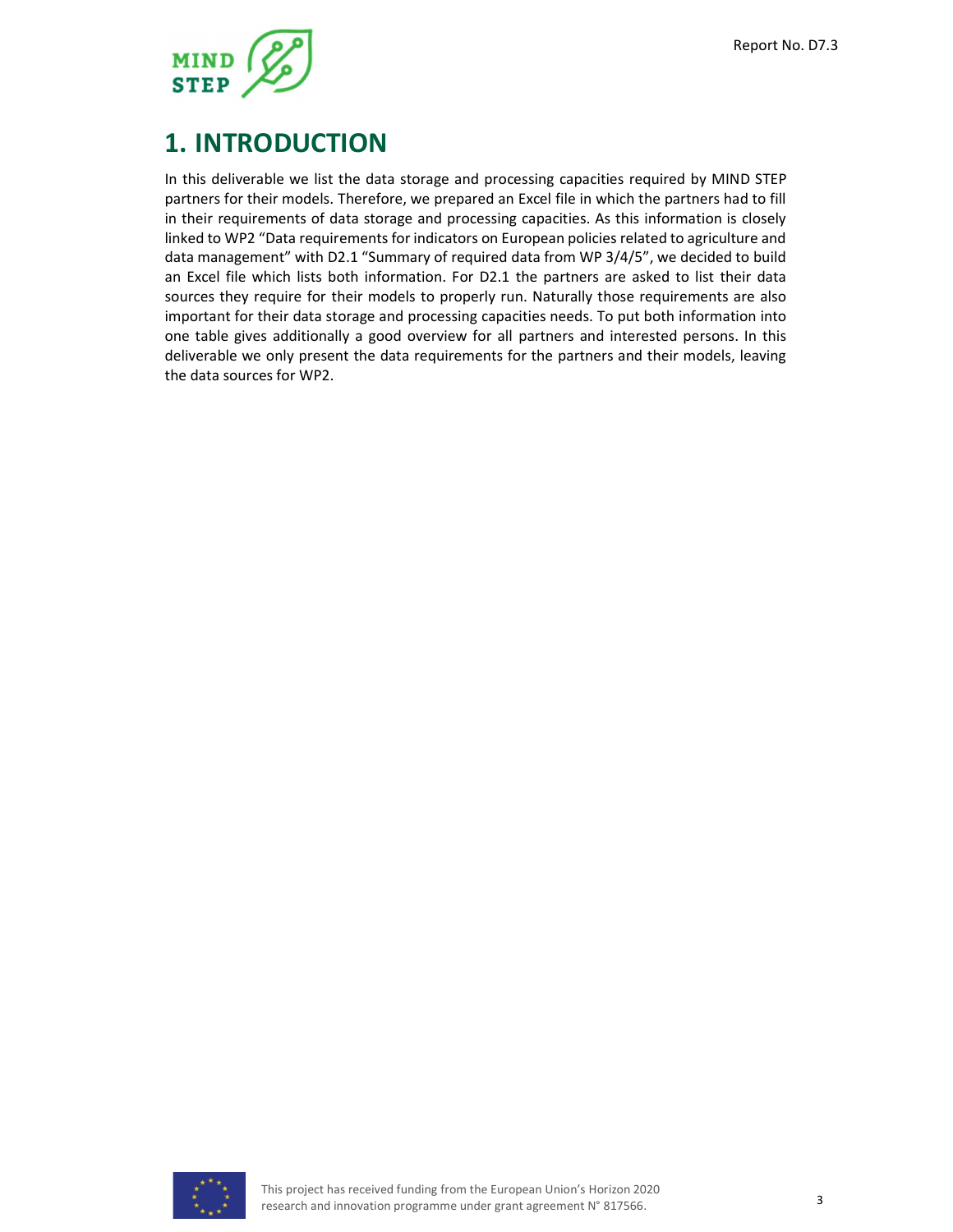

# 2. LIST OF DATA STORAGE AND PROCESSING **CAPACITIES**

In this chapter we present the information given by partners with regard to the data storage and processing capacities. The partners were asked to fill in an Excel file the information for their models and for the data they use. For this deliverable we present only the hardware requirements for each partner and their models.

The partners were asked to list three categories of requirements for their models: first, the hard disk storage (HDD) and memory (RAM) requirements; second, which and how many processors or graphic processing units they use; and third, which operating system and programming/statistical software are necessary to run their models. In Error! Reference source not found. the requirements are presented by each partner and model (column "Models by partners") with the corresponding tasks in MIND STEP and the three requirement categories ("HDD storage req./RAM", "CPU/GPU cores req." and "SYSTEM/Software"). We got the information from almost all partners, the information partners are indicated in red.

The crop model from INRA uses 2 terabytes of data storage and 64 gigabytes of RAM, 2 Xeon processors with 32 cores. They use Windows as their operating system and R and SAS as their statistical software. The risk management model from THUENEN uses national farm accountancy data (FADN data) and they are running their model at Windows with R and SAS as their statistical software and additionally the programming language GAMS. The farm exit model, also from THUENEN, uses farm population data and due to data protection rules it has to be run at the research data centre (RDC) in Berlin on a Windows machine with the statistical software R. AgriSpace from NIBIO runs at their own facilities and uses GAMS a corresponding graphical user interface (GUI). The supply chain model from UCSC runs only on their local facilities. The FarmDyn model uses over 5 terabytes of data storage and 128 gigabytes of RAM with a CPU of 32 cores. They run their models on Windows and use GAMS, R, Stata and Python. The current running version of IFM-CAP runs at their own facilities and adjusts the requirements as necessary. Further they running at Windows operating system with statistical software R, programming language GAMS and Excel.

During the kick-off meeting it turned out, that almost all partners have to run their own models at their own facilities due to data protection issues of the data they use in their models. The partners were also asked to indicate if they need data storage or processing facilities inside the MIND STEP project. There was no indication for the need of these requirements; therefore, the hardware requirements listed here do not mean that those have to be provided in MIND STEP. All partners meet their requirements at their own facilities. Additionally, partners like THUENEN with farm exit model have to run their model at the RDC in Berlin or the IFM-CAP team runs their current version at facilities in the Joint Research Centre due to data protection rules.

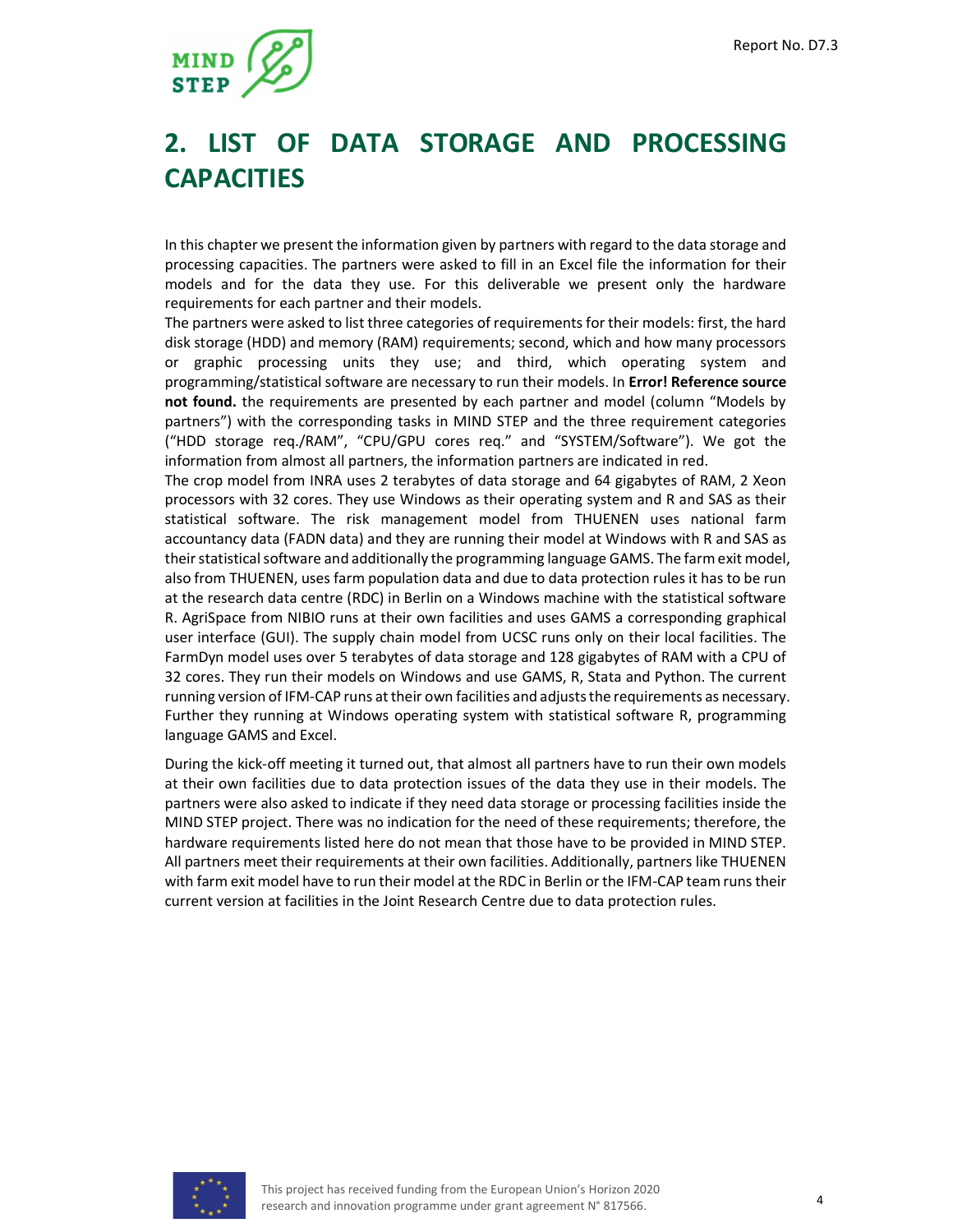

|                                                            | WP7 D7.3 requirements                                                         |                                                                           |                                    |
|------------------------------------------------------------|-------------------------------------------------------------------------------|---------------------------------------------------------------------------|------------------------------------|
| Models by partners                                         | <b>HDD</b> storage<br>req./RAM                                                | CPU/GPUcores req.                                                         | SYSTEM/Software                    |
| Template model (Task 3.2)                                  |                                                                               |                                                                           |                                    |
| GHG Model (Task 3.3 WR)                                    |                                                                               |                                                                           |                                    |
| Crop Model (Task 3.4 INRA)                                 | HDD 2tb/RAM<br>64 Go                                                          | 2 Xeon processors<br>with 32 cores                                        | Windows / R, SAS                   |
| Risk management model (Task 3.5<br><b>THUENEN)</b>         | <b>National FADN</b><br>only local                                            | <b>National FADN only</b><br>local                                        | windows /<br>R/SAS/GAMS            |
| (Task 4.2)<br>Farm Exit<br>Model<br>(i)<br><b>THUENEN)</b> | not relevant as<br>running on RDC                                             | not relevant as<br>running on RDC                                         | windows / R                        |
| AgriSpace (Task 4.2 (ii) NIBIO)                            | N/A                                                                           | N/A                                                                       | GAMS/GUI                           |
| FarmAgripolis (Task 4.3 IAMO)                              |                                                                               |                                                                           |                                    |
| Supply chain Model (Task 4.4 UCSC)                         | Only local                                                                    | Only local                                                                | Only local                         |
| FarmDyn (Task 4.5 UBO)                                     | >5 TB; 128 GB<br><b>RAM</b>                                                   | 32 cores                                                                  | Windows, GAMS, R,<br>Stata, Python |
| IFM-CAP (Task 5.2 & 5.3 JRC)                               | Run in JRC<br>servers.<br>Storage<br>requirements<br>adjusted as<br>necessary | Run in JRC servers.<br>Dedicated RAM and<br>CPUs adjusted as<br>necessary | Windows, GAMS, R,<br>excel         |
| <b>GLOBIUM (Task 5.2.1 IIASA)</b>                          |                                                                               |                                                                           |                                    |
| MAGNET (Task 5.2.1 WR)                                     |                                                                               |                                                                           |                                    |

Source: Own contribution with information from partners

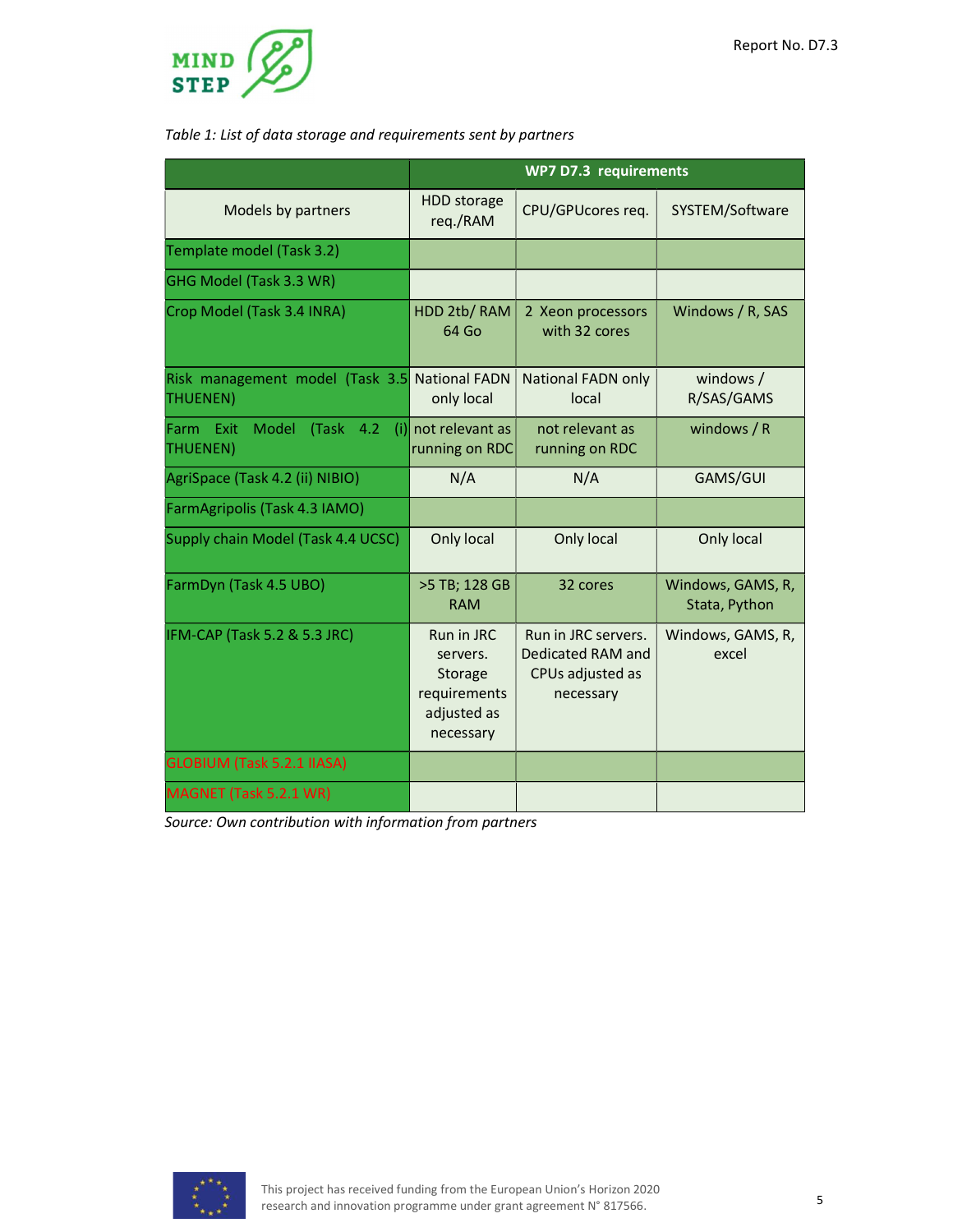

# 3. CONCLUSION

From the information given and the discussions during the kick-off meeting almost all models need high capacities of data storage, memory as much as possible and multi-processing units with a high number of cores. Most partners use the operating system Windows and the main programming and statistical software is R, SAS and GAMS.

We conclude, in all cases the hardware requirements listed here are not being provided in the MIND STEP project as all partners run their models on their own machines, because no partner indicated needs inside of MIND STEP. In deliverable D2.1 the joined Excel file with this deliverable is further elaborated and presented.

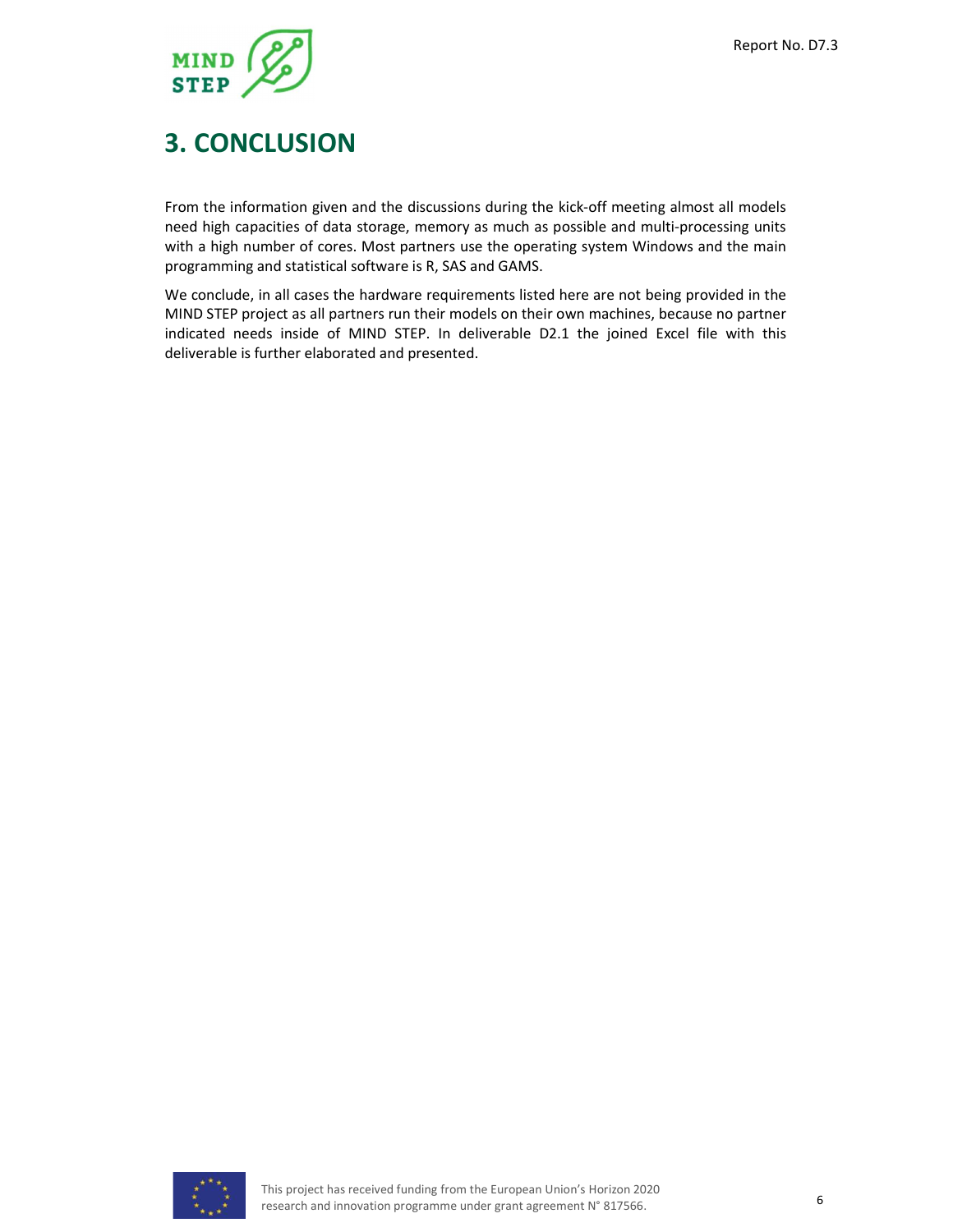

# ACKNOWLEDGMENT & DISCLAIMER

This project has received funding from the European Union's Horizon 2020 research and innovation programme under grant agreement No 817566. Neither the European Commission nor any person acting on behalf of the Commission is responsible for how the following information is used. The views expressed in this publication are the sole responsibility of the author and do not necessarily reflect the views of the European Commission.

Reproduction and translation for non-commercial purposes are authorised, provided the source is acknowledged and the publisher is given prior notice and sent a copy.